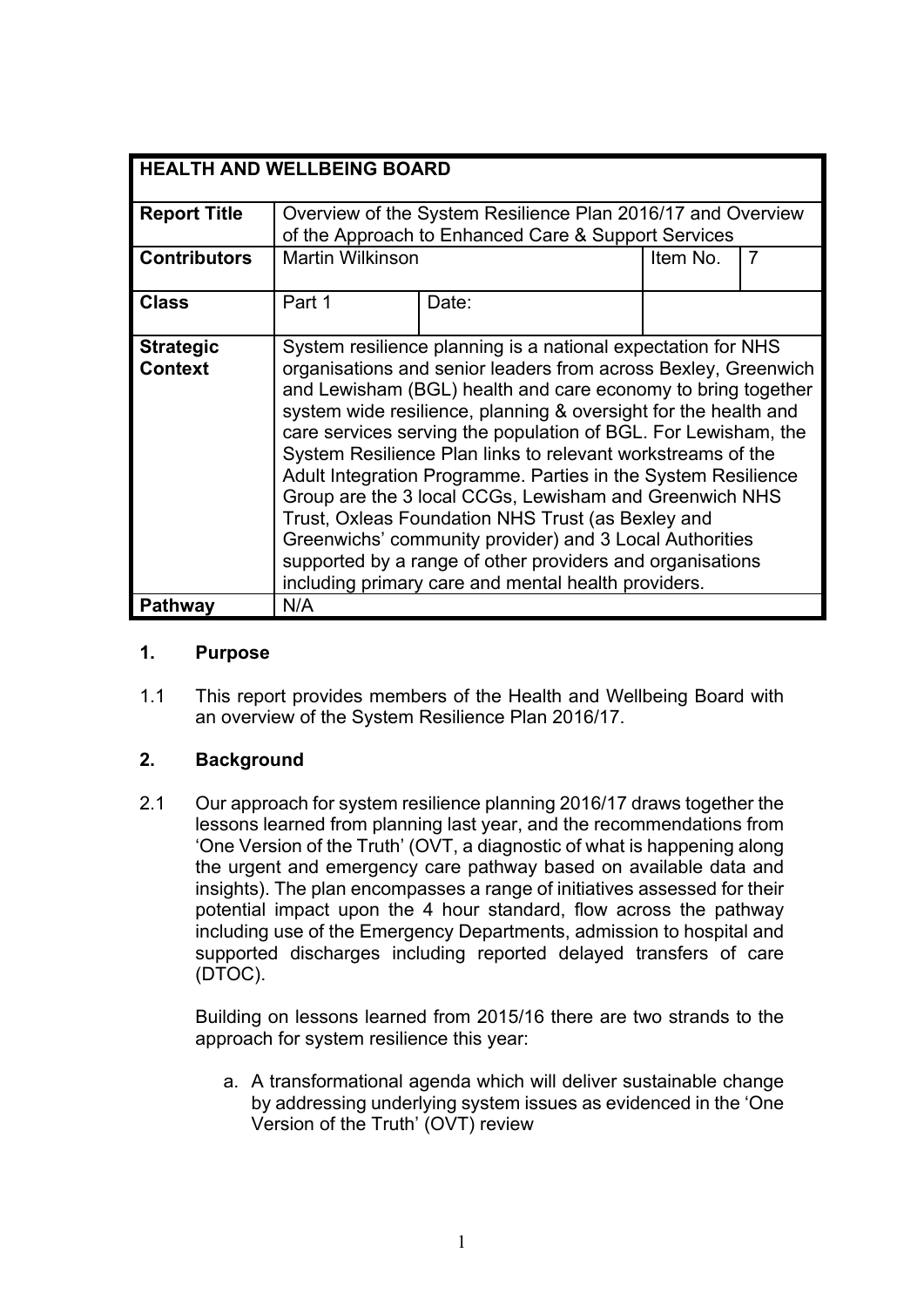b. An escalation agenda which sets out our system-wide approach to planning for known escalation events such as Christmas and Easter, and with contingency for the unseen events (e.g. junior doctor's industrial action, inclement weather).

The OVT system review of February 2016 established a whole-system vision for the future development of urgent and emergency care services for 2016/17 and beyond.

### **3. Our Guiding Principles**

- 3.1 All parties to this plan share the objectives of facilitating high-quality care for all and improving service-user outcomes now and in the future. We have agreed to work together for the benefit of patients, service users and the public. We recognise that the NHS and Local Authorities need to be able to deal with the challenges ahead, such as an ageing population, a rise in the number of people with long term conditions and greater public expectations.
- 3.2 With resources considerably constrained this year, the emphasis of the plan is to increase the efficiency of the system to respond to winter and beyond, and to prioritise investment in those schemes with a robust evidence base, capable of reducing key risk across the system. This year's plan is inherently connected to the QIPP (Quality, Innovation, Productivty and Prevention programme) and ensures that patients are seen in the most appropriate setting; whether this is in the community or hospital environment. Priority will be given to low cost, high impact schemes capable of reducing demand for Emergency Departments, appropriate hospital admissions and reducing long stay patients: defined as patients staying in hospital over 9 days.

### **4. Overview of winter 2015/16 and lessons learned**

4.1 For the first 3 quarters of 2015/16, performance against the 4 hour standard remained on an improved trajectory at approximately 2.5% above 2014/15 (UHL 2.26%/QEH – 3%). To the extent that October 2015 performance at LGT was noted by NHS England as demonstrating the greatest level of improvement in comparison to all Trusts across London. The period heralded the implementation of 'Winter Countdown' which brough momentum to the implementation of plans ahead of winter. Similarly planning for the Christmas and New Year (Operation Aladdin) successfully delivered performance well above the forecast trajectory. This tells us that joint planning across agencies for known escaltation events does have a positive impact on stabilising performance and this should continue to be a significant feature of system resilience planning. Unfortunately outside of escalation events, performance did deteriorate which clearly demonstarates the fragility of the system and need for transformational change aimed at the underlying root cuases.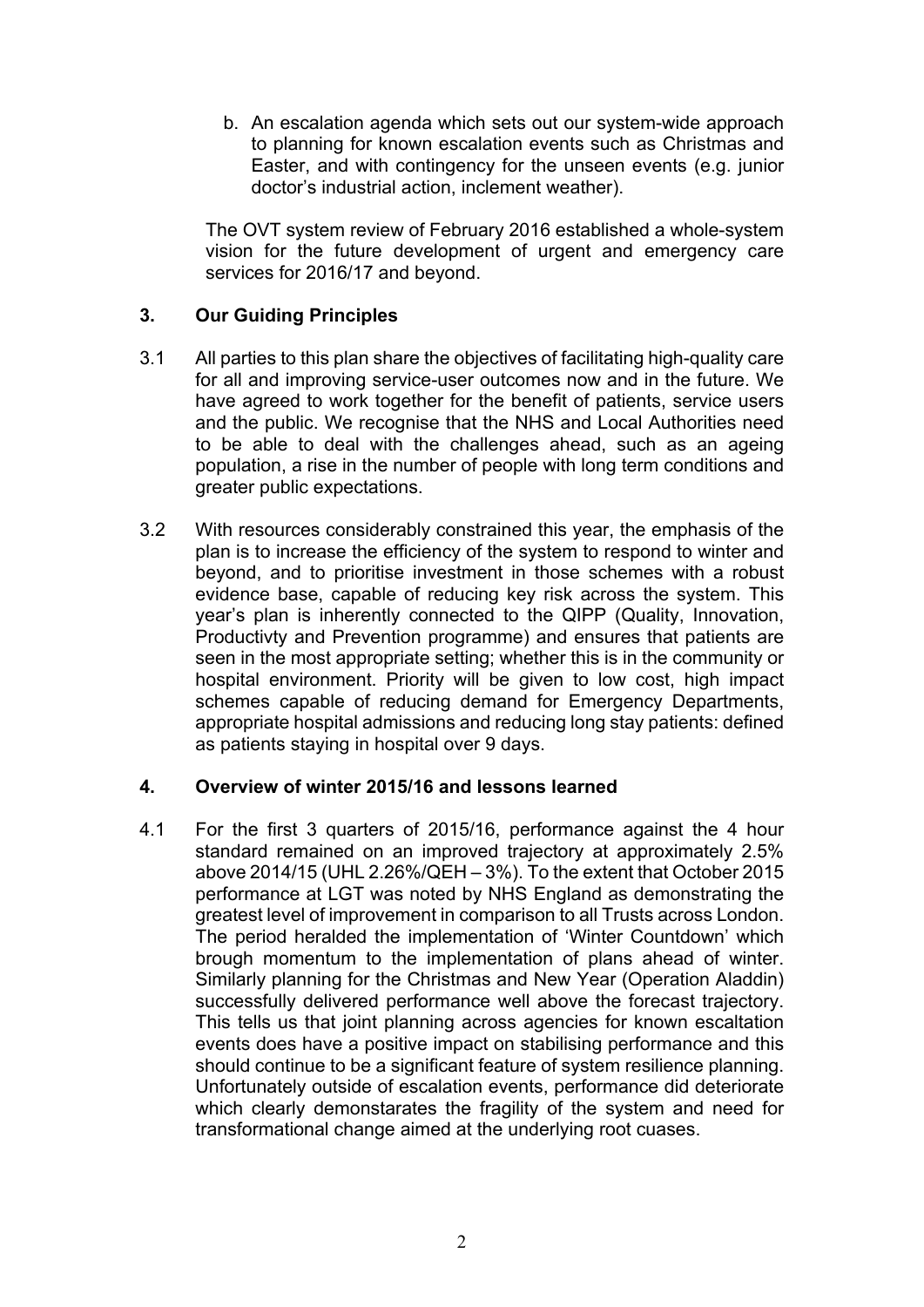4.2 The system resilience plan for 2015/16 was framed around 5 separate plans which included: LGT Emergency Care Pathway Redesign Plan, a joint BGL CCG plan which included investment across 5 health and social care schemes and 3 CCG specific plans all with differing priorities and emphasis. Although the evaluation does demonstrate some successful pilots that can be built upon (e.g. the Lewisham Winter Assessment and Treatment Service (LWAT)), the overall result was fragmentation of impact and a lack of commissioning leverage because the plans were developed outside of the annual contracting process.

### **5. System Resilience Priorities for 2016/17 and beyond**

- 5.1 With regard to service transformation, there are four priority areas:
	- **Improving discharge**
		- $\circ$  To radically redesign the complex discharge process in a way that prioritises duty of care to patients via the Care Act, and delivers clinical efficiency thus reducing acute length of stay.
		- $\circ$  To bring simple discharges earlier in the day through increased operational rigour and implementation of ward and time specific discharge targets
	- **Delivering improvements to the emergency care pathway**
		- o To provide a timely multi-disciplinary assessment response to patients who present in the emergency department (ED), and promptly redirect those who can return home with support to a community hospital facility
		- $\circ$  To deliver the revised medical model including the ambulatory care (medical care provided on an outpatient basis, including diagnosis, observation, consultation, treatment, intervention and rehabilitation services)

### **Handover Schemes**

- o To implement handover schemes against a revised service specification to ensure that patients receive the appropriate treatment in the right place at the right time
- **Increasing community capability**
	- o To either prevent unnecessary admission or support hospital discharge home rather than to an institutional setting
- 5.2 Improving the whole-system response to escalation and contingency planning is highly dependent on delivering sustainable change. Our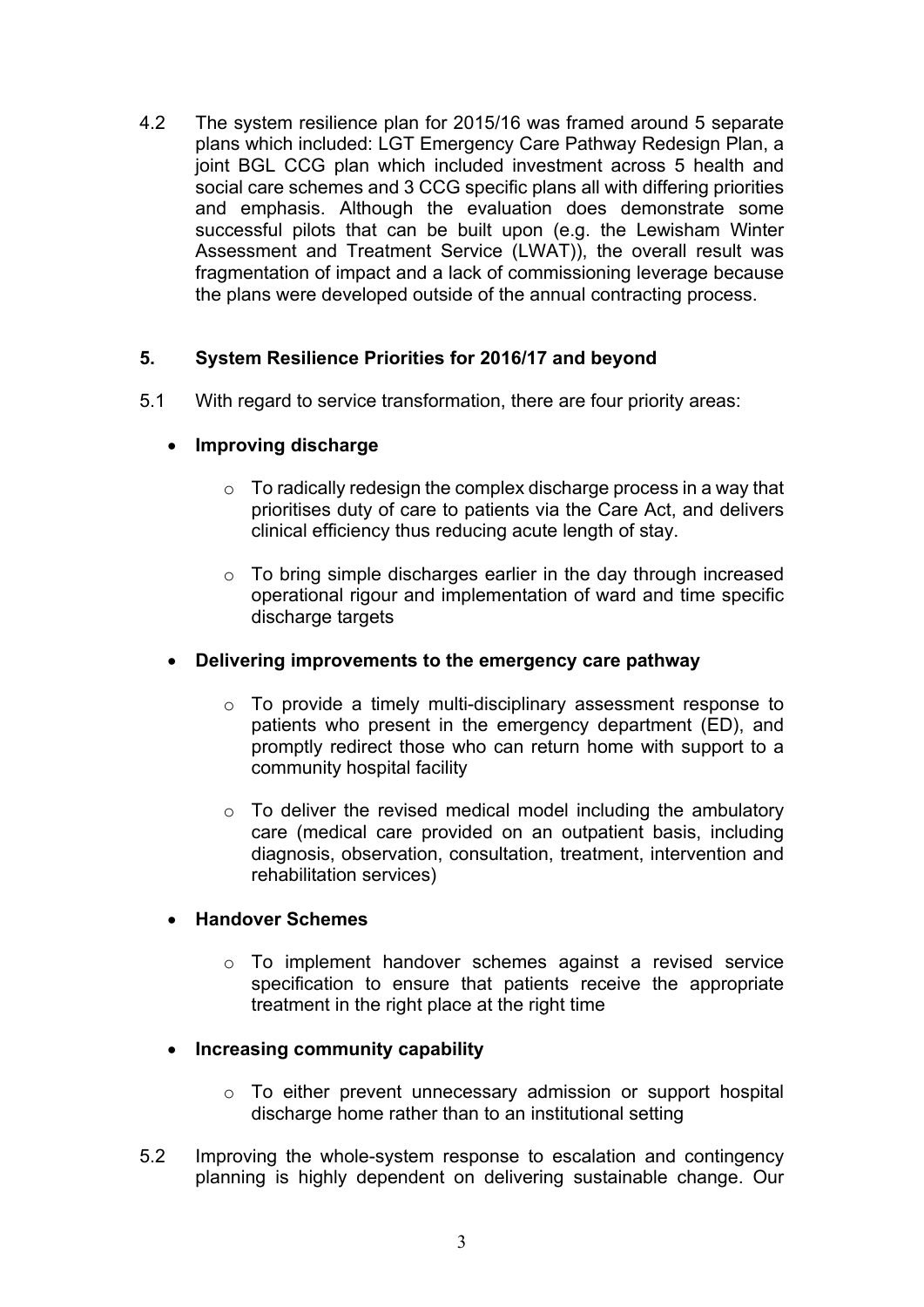experience over the last year indicates that while interagency planning for known escalation events does result in performance improvement, this is not maintainable long term. This means that until the system starts to realise the benefits of improving the discharge process and emergency care pathway, escalation bed capacity (acute and nonacute) is likely to be required to cope with seasonal escalation in demand.

With this in mind there are two aims for 2016/17:

# **Joint planning through the year**

o To collaborate on joint plans ahead of known seasonal fluctuations in demand. This should take the form of an annual calendar and continue with built in mechanisms for future learning and improvement

# **Escalation Capacity**

- $\circ$  To determine the quantum of escalation capacity (community beds, Hospital at Home and social care bridging for packages of care etc.) required in 2016/17
- 5.3 The BGL system resilience plan is a dynamic programme of initiatives and actions, which has been divided into two site-specific plans to better reflect local issues with the health and social care systems aligned to Queen Elizabeth Hospital and University Hospital Lewisham. The plans have been adapted as necessary to ensure collective efforts are successful in improving the quality and responsiveness of urgent and emergency care including the achievement of the 4 hour standard and DToC indicators

# **6. Enhanced Care and Support (ECS)**

6.1 The ECS is one of the key priorities of the Adult Integrated Care Programme Board. It is integral to the redesign and transformation of the community services commissioned by the CCG and provided by Lewisham & Greenwich Trust.

The ECS workstreams are:

- Rapid Response
- Home Ward
- Community Discharge Support Team
- Emergency Department Team
- Brymore House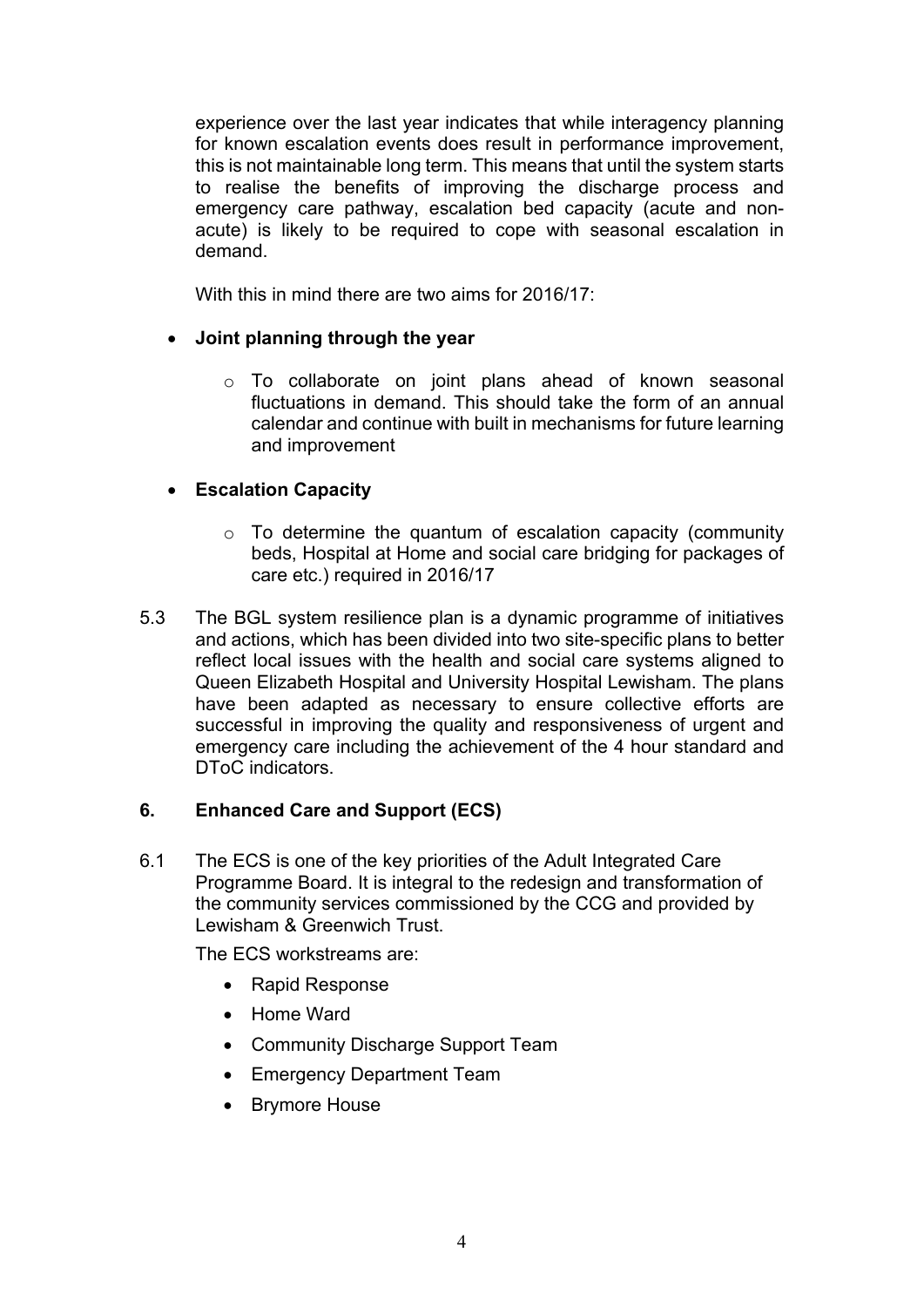The ECS programme spans across the Admissions Avoidance and Discharge Planning aspects of the non-elective pathway.



# **7. Lewisham Initiatives and Actions**

- 7.1 Integrated Urgent & Primary Care a new integrated service that takes into account local priorities, existing urgent and primary care resources delivering a local vision of national requirements that will provide the right access to urgent and primary care services. This will look at how primary care working at scale can offer extended hours and appropriate connections made between primary care, 111 and UCC/ED.
- 7.2 Rapid Response Team Remodelling of the existing service in collaboration with London Borough of Lewisham and Lewisham & Greenwich NHS Trust to become a 7 day week (8am – 6pm) crisis focused medical team; providing rapid assessments by triage for patients to reduce the risk of an attendance at A&E or an emergency admission. This service would have a 7 day rapid response social care component.
- 7.3 Emergency Discharge Team A remodelling of the existing service to provide; 7 day week (8am – 8pm) service that will identify patients aged 60+ coming into A&E with ambulatory care sensitive conditions and link them to other appropriate services
- 7.4 Home Ward A new service designed in collaboration with London Borough of Lewisham and Lewisham & Greenwich NHS Trust to provide 7 day week (8am to 8pm) early 'step up' care for patients in the community who require medical assistance before becoming ill and requiring to attend hospital which will prevent avoidable admissions and 'step down' care for patients ready for discharge but who require ongoing medical interventions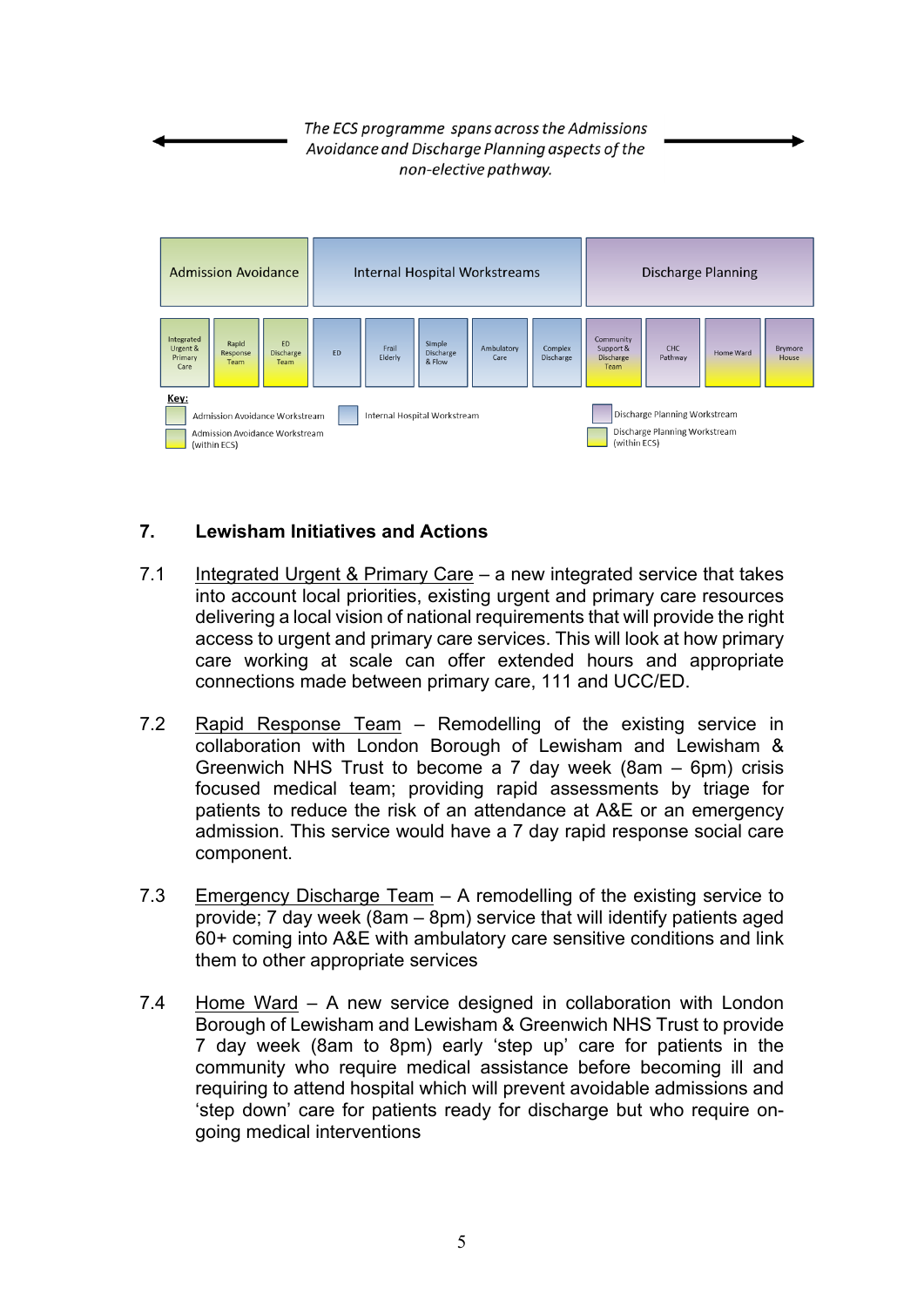- 7.5 Continuing Health Care Pathway A new Lewisham Continuing Healthcare Team being established with responsibility for all assessments, reviews and case management duties for fully funded Continuing Health Care patients to deliver consistent outcomes for patients and ensure that the process is efficient, timely and effective.
- 7.6 Community Discharge Support Team A remodelling of the existing service to provide 7 day week (9am – 5pm) service that will target people who have a deterioration in function and or require medical support following discharge from the hospital.
- 7.7 Brymore House A remodelling of the existing services to provide 7 day week rehabilitation bed based service providing 10 Home Ward Beds and 15 rehabilitation beds for a period of up to six weeks

### **8. Governance and Performance Management**

8.1 The senior responsible officer (SRO) for BGL systems resilience is Martin Wilkinson Chief Officer for Lewisham CCG. A programme management function to support delivery of the plan is derived from Bexley, Greenwich & Lewisham CCG's and Lewisham and Greenwich NHS Trust. The SRDE is the programme board, with operational delivery of the workstreams assigned to specific task and finish groups and the **WSIG.** 



### **Background Documents**

 Transformation Nous (February 2016): UHL Emergency Care Diagnostic / QEH Emergency Care Diagnostic / Emergency Care Diagnostic – Supported Discharge Section